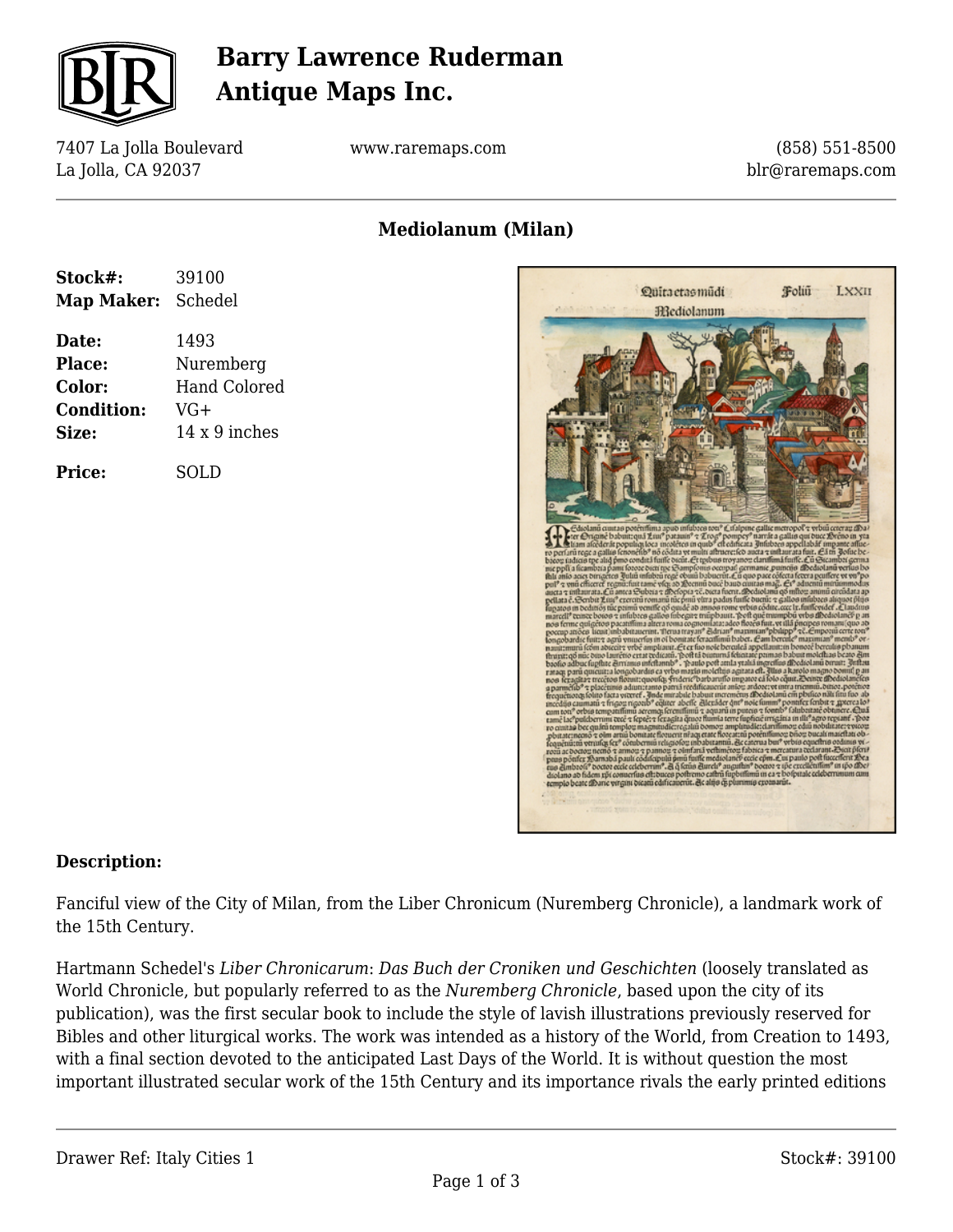

# **Barry Lawrence Ruderman Antique Maps Inc.**

7407 La Jolla Boulevard La Jolla, CA 92037

www.raremaps.com

(858) 551-8500 blr@raremaps.com

#### **Mediolanum (Milan)**

of Ptolemy's *Geographia* and Bernard von Breydenbach's *Perengrinatio in Terram Sanctam* in terms of its importance in the development and dissemination of illustrated books in the 15th Century. Published in Nuremberg by Anton Koberger, the book was printed in Latin and 5 months later in German (translated by George Alt) and enjoyed immense commercial success. A reduced size version of the book was published in 1497 in Augsburg, by Johann Schonsperger. The illustration for Venice is adapted from the larger illustration of Venice in Breydenbach's *Peregrinatio,* which was illustrated by Dutch artist Erhard Reuwich, who was working in Mainz in the 1480s.

Hartmann Schedel was a prominent physician and writer, who amassed one of the largest private book collections of the 15th Century. Schedel's work is illustrated by over 1800 woodcut images by Michael Wohlgemut (1434-1519) and his stepson Wilhelm Pleydenwurff (1460-1494). Wohlgemut, an important painter and xylographer, is perhaps best known as having been an early teacher of Albrecht Durer, who apprenticed in Wohlgemut's workshop from 1486 to 1489. It is believed that Durer was involved in the production of several of the illustrations in Schedel's *Liber Chronicarum,* as work on the illustrations commenced during the period when Durer was apprenticing with Wohlegut and a study of several of the illustrations suggests they may have been drawn by Durer, who would have prepared the drawings used as forms for the craftsmen who cut the woodblocks.

While the majority of the illustrations in the book depict the various saints, royalty, nobles and clergyman of the period, the work is perhaps best known for the large format views of a number of the major European Cities, including Rome, Venice, Paris, Vienna, Florence, Genoa, Saltzburg, Crakow, Breslau, Budapest, Prague and major cities in the Middle East, including Jerusalem, Alexandria, Constantinople, as well as a number of cities in what would become the German Empire. The work also included a magnificent double page map of the World, a large map of Europe and several famous illustrations, including the "Dance of Death," and scenes from the Creation and the Last Judgement. While many of the double-page city views are less than accurate illustrations of the cities as they existed at the end of the 15th Century, the illustrations are of great importance in the iconographic history of each of the cities depicted. Some of the double-page views were also apparently offered separately for sale, including some which had been colored prior to sale.

Schedel's World map is based upon Ptolemy, omitting Scandinavia, southern Africa and the Far East, and depicting the Indian Ocean as landlocked. The depiction of the World is surrounded by the figures of Shem, Japhet and Ham and the sons of Noah, who re-populated the Earth after the Flood. On the left, printed from a separate block, are pictures of various mythical creatures, based upon classical and early mediaeval travellers' accounts, including "a six-armed man, possibly based on a file of Hindu dancers so aligned that the front figure appears to have multiple arms; a six-fingered man, a centaur, a four-eyed man from a coastal tribe in Ethiopia; a dog-headed man from the Simien Mountains, a cyclops, one of those